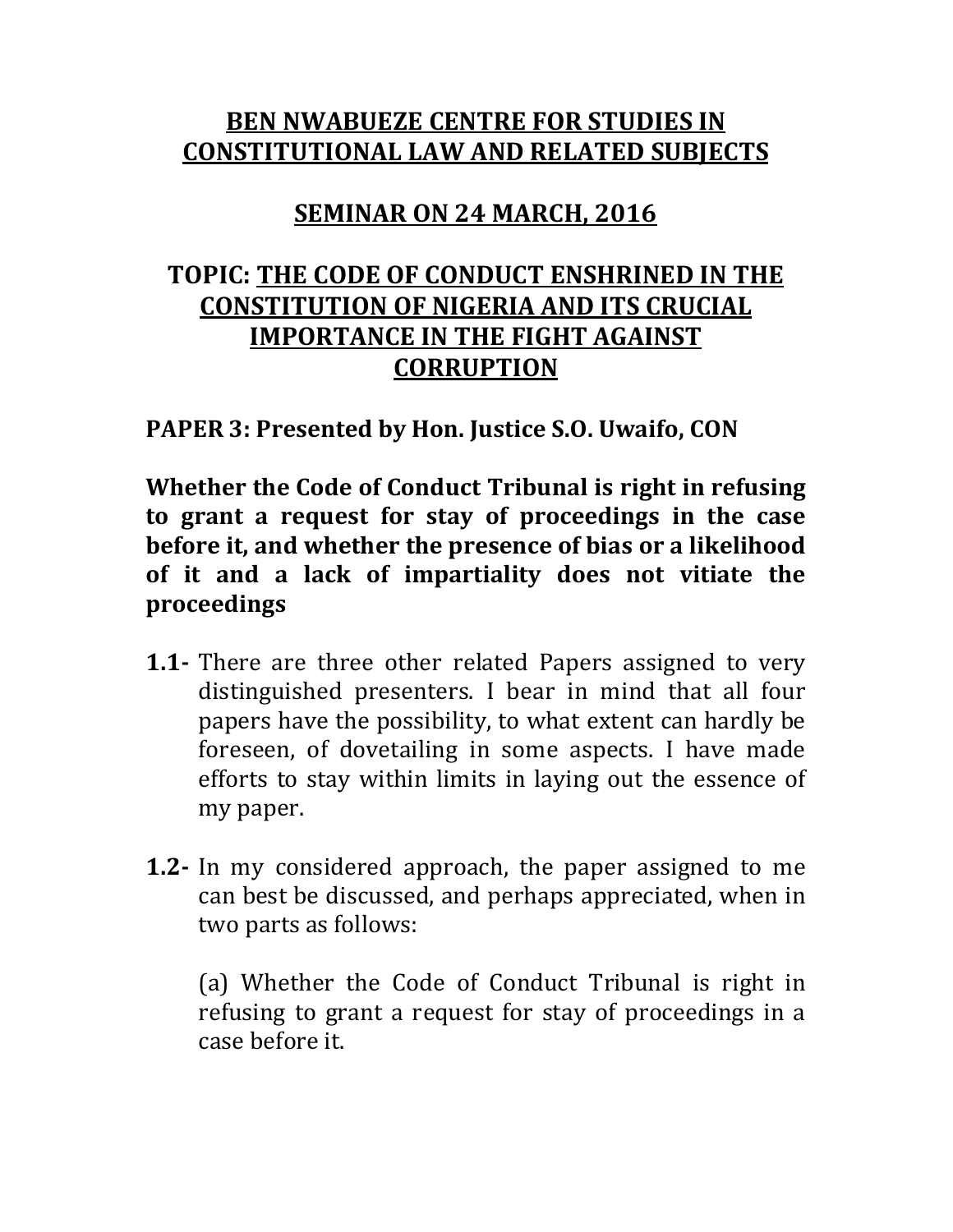b) Whether the presence of bias or a likelihood of it and a lack of impartiality does not vitiate the proceedings.

- **2.1-** The refusal, as indicated in Part (a) above, to grant a stay of proceedings by the Code of Conduct Tribunal might, it seems to me, have been predicated in some measure, upon the provision of section 306 of the Administration of Criminal Justice Act 2015 which says: "An application for stay of proceedings in respect of a criminal matter before the court shall not be entertained."
- **2.2-** I have not had the opportunity of seeing the ruling of the Tribunal in this regard to be certain about its reliance on the said provision of that Act. Or else, if it did not rely on it but was a matter of impunity, that could well be understood to have a bearing on what is implied in Part (b) above.
- **2.3-** If the said section 306 was relied on, it presupposed that the Tribunal presumed two factors, namely: (i) that what was before it was a criminal offence in the true sense or, at any rate that there are some criminal elements which would have to be resolved and, if need be, punished, and (ii) that the Code of Conduct Tribunal is conferred with criminal jurisdiction which was open to it to exercise (in this case before it) as if a court of law.
- **2.4-** Let me quickly make a point l consider germane in these matters by referring to the Administration of Criminal Justice Act 2015. That Act states its purpose in section 1 thus:

"1-(i) The purpose of this Act is to ensure that the system of administration of criminal justice in Nigeria promotes efficient management of criminal justice institutions speedy dispensation of justice, protection of the society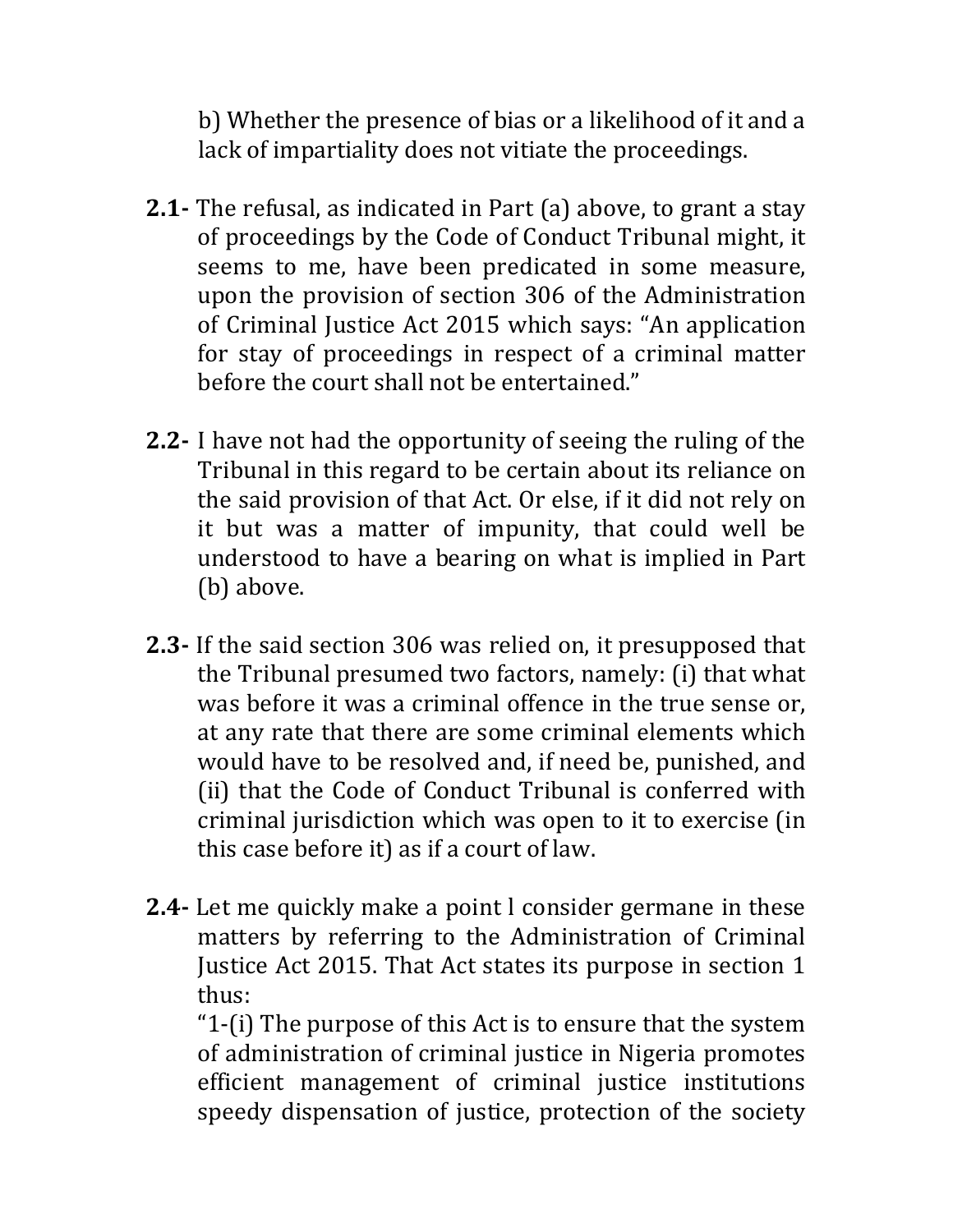from crime and protection of the rights and interest of the suspect, the defendant, and the victim.

(2) The courts, law enforcement agencies and other authorities or persons involved in criminal justice administration shall ensure compliance with the provisions of this Act for the realization of its purpose."

**2.5**-It is pertinent to also refer to the Explanatory Note of the Act which reads *inter alia*:

> "An act to make provisions for the Administration of criminal Justice and for related matters in the courts of the Federal Capital Territory and other Federal Courts in Nigeria..."

This is sufficiently definitive that the Act is for criminal justice administration in courts mentioned in the Explanatory Note. So it is plain that the Code of Conduct Tribunal cannot come into focus under criminal justice administration, not being a court in any sense. It follows as well that the Tribunal could not rely on section 306 of the Administration of Criminal Justice Act to refuse to grant stay of proceedings. Therefore, it is desirable to attempt to delimit its jurisdiction and enunciate what its powers are by the Act which created it.

**3.1** It seems to me this can be done in a two-way approach. The first is that we ought to be influenced in a matter of this nature by the jurisprudence established from well thought-out legal principles expressed in timeless pronouncements, as guiding lights, by some of the highest courts in the western hemisphere practising liberal democracy which is sustained through tested justice administration under independent judiciary. We must not adopt any myopic interpretation fashioned on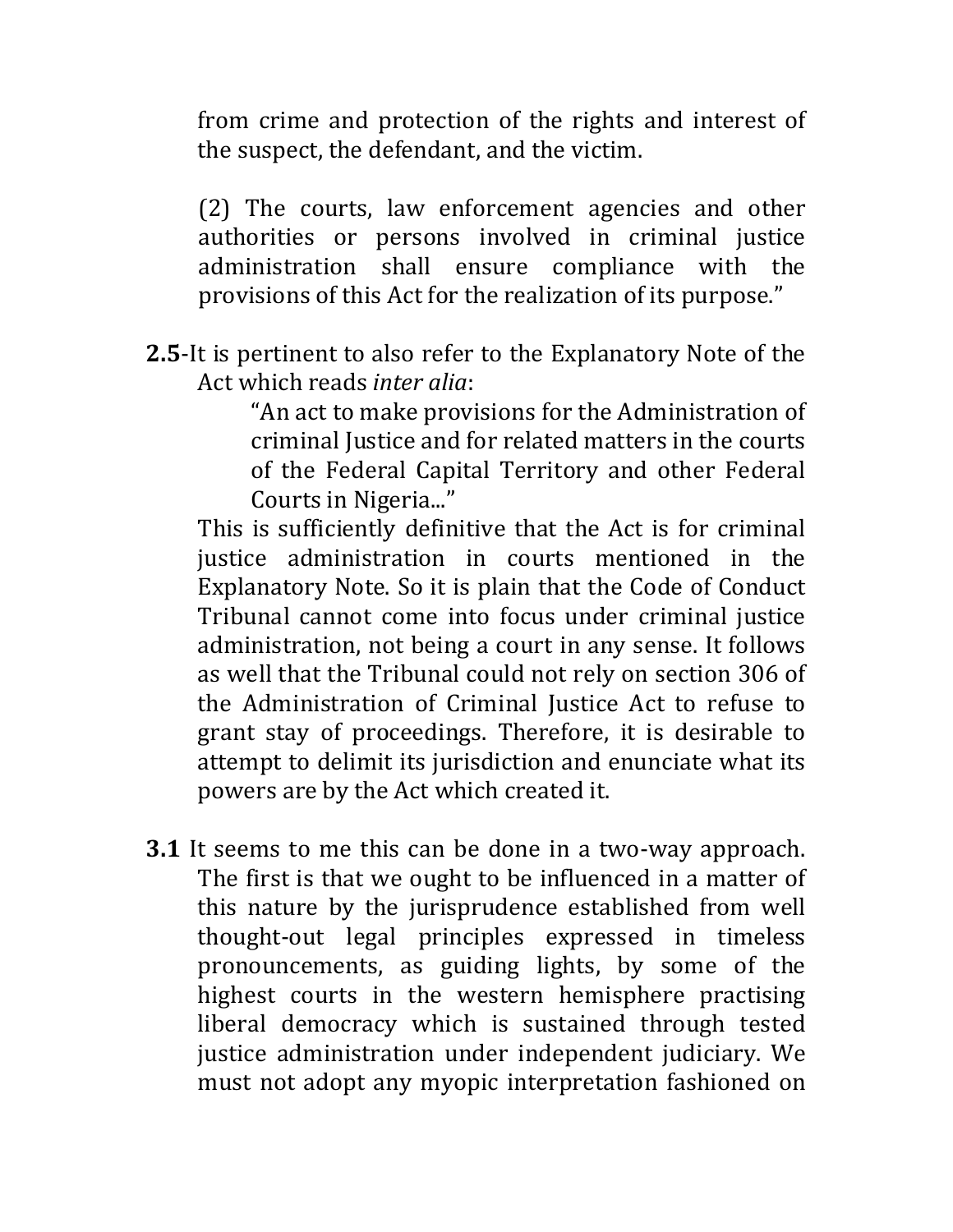our unaided personal understanding to reach a decision lacking in credibility.

- **3.2-** The second approach is to examine and understand the structure of the Act in question as it is and interpret it with what is usually called verbal skills for the sake of clarity.
- **4.1**-The Code of Conduct Tribunal was established under and by virtue of the Fifth Schedule to the Constitution 1999 to deal with certain contraventions or breaches of the duties laid upon public officers thereunder. The important question is whether the Tribunal is simply a body to exercise disciplinary control of public officers or is a tribunal or court with criminal jurisdiction.
- **4.2** Let us make reference, example, to the Ceylonese case of *Kariapper v. Wijesinha* (1967) 3 All E.R. 485 decided on appeal by the Privy Council. In 1965 some members of the legislative assembly and the local government councils in Ceylon were found guilty of corruption by a commission of enquiry. The country's legislature (the Parliament of Ceylon) then enacted a law, known as Imposition of Civil Disabilities (Special Provisions) Act, vacating their seats in parliament and in the local government councils and also disqualifying them for seven years from being voters or candidates in any parliamentary or local government elections.
- **4.3** In referring to the implication of the disabilities suffered by the persons affected by the Act, the Privy Council observed *inter alia* at page 491 that "the disabilities imposed by the Act are not in all the circumstances, punishment....the disabilities are not linked with conduct for which they might be regarded as punishment but,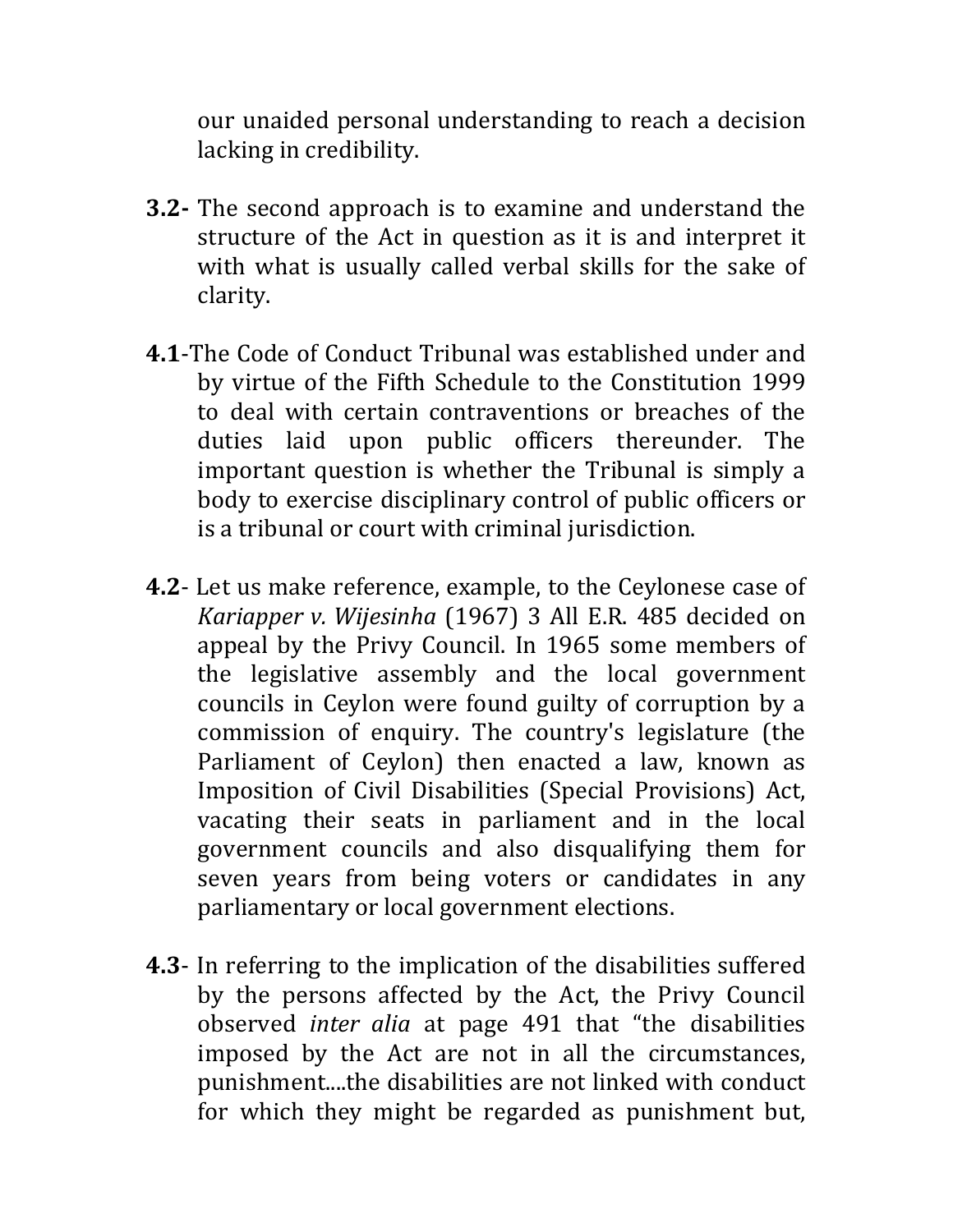more importantly, the principal purpose which they serve is clearly enough not to punish but to keep public life clean for the public good."

**4.4**- As to what punishment implies in situations similar to the matter of false declaration of assets, the observation of Justice Frankfurter in United States v. Loveth (1945) 328 US 303, which the Privy Council quoted in the Ceylonese case, is that:

"Punishment presupposes an offence, not necessarily an act previously declared criminal, but an act for which retribution is exacted. The fact that harm is inflicted by government authority does not make it punishment. Figuratively speaking all discomforting action may be deemed punishment because it deprives of what otherwise would be enjoyed. But there may be reasons other than punitive for such deprivation. A man may be forbidden to practice medicine because he has been convicted of a felony....... or because he is no longer qualified..... 'The deprivation of any rights, civil or political, previously enjoyed, may be punishment, the circumstances attending and the causes of the deprivation determining this fact"

- **4.5-** It ought to be said that an understanding of the way this somewhat dialectical reasoning plays out is key to such matters as we are confronted with at this seminar.
- **5.1** This now takes us to the Code of Conduct Bureau and Tribunal Act 1989, the date of commencement being 1st January, 1991. Part l of the Act deals with the Code of Conduct Bureau while Part ll deals with the Code of Conduct Tribunal. The aims and objectives of the Bureau, as stated in section 2 of the Act, "shall be to establish and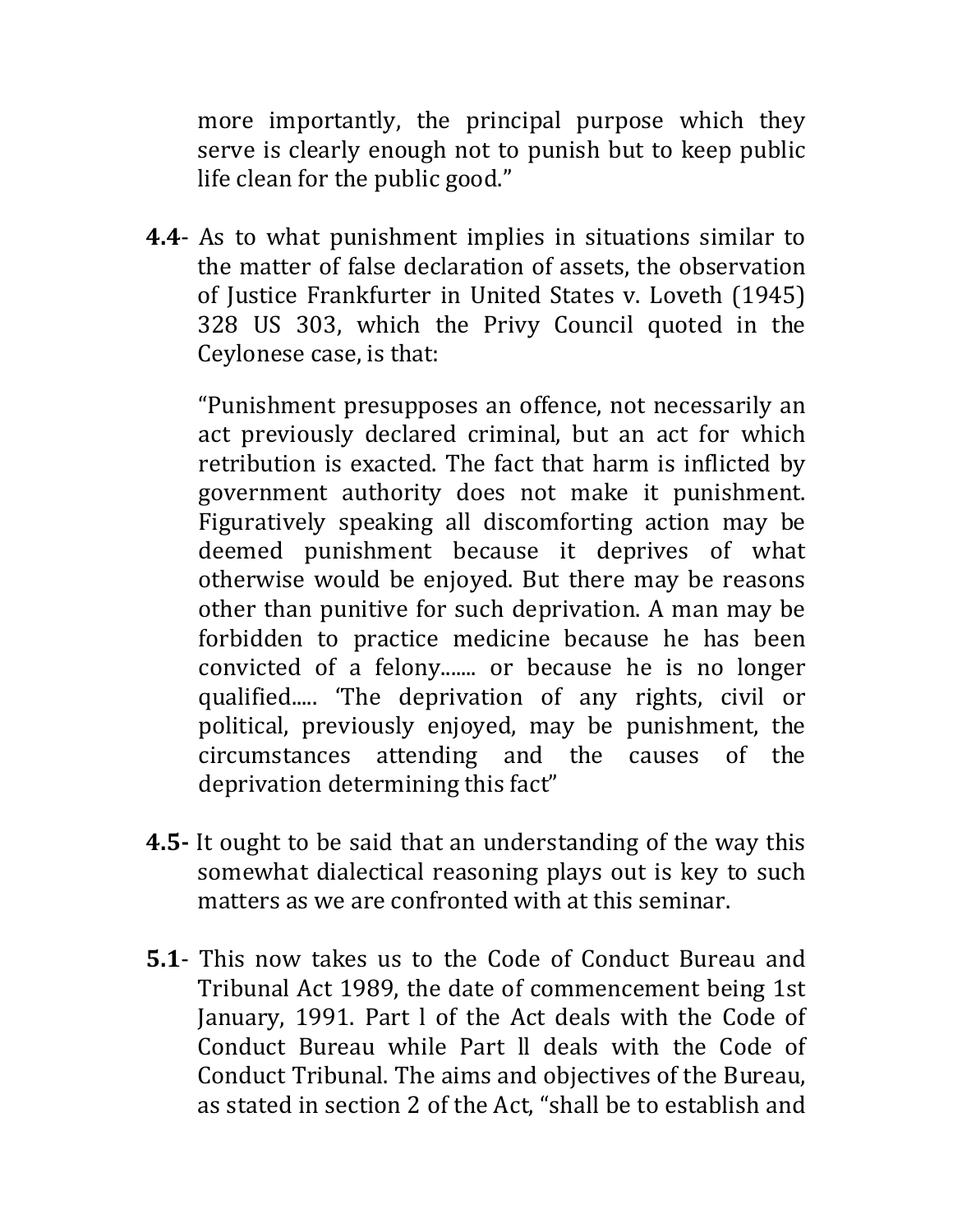maintain a high standard of morality in the conduct of government business and to ensure that the actions and behaviour of public officers conform to the highest standards of public morality and accountability." This in a sense reflects what the Privy Council said in the Ceylonese case that the principal purpose of the Act which gave rise to that case was not to punish but to keep public life clean for the public good.

- **5.2-** The functions of the Bureau are purely administrative, namely to receive assets declaration, examine the declarations to ensure compliance with the law, take and retain them, receive complaints about non-compliance with, or breach of, the Act; and if need be, refer them to the Code of Conduct Tribunal.
- **5.3** It would appear that assets declaration and matters related thereto as per section 3 are the real fulcrum upon which the Bureau may make reference to the Tribunal, not other matters, in my view, having some bearing with crime. This is worthy of note because the proviso to that section says: "Provided that where the person concerned makes a written admission of such breach or noncompliance, no reference to the Tribunal shall be necessary." If crime had been involved and admission is made does that proviso imply that the crime be condoned?
- **6.1** There are some sections of the Act which have nothing to do with assets declaration. But section 23 is what confers powers on the Tribunal and it is pertinent to set out the provisions as follows:

"23. Powers of the Tribunal to impose punishment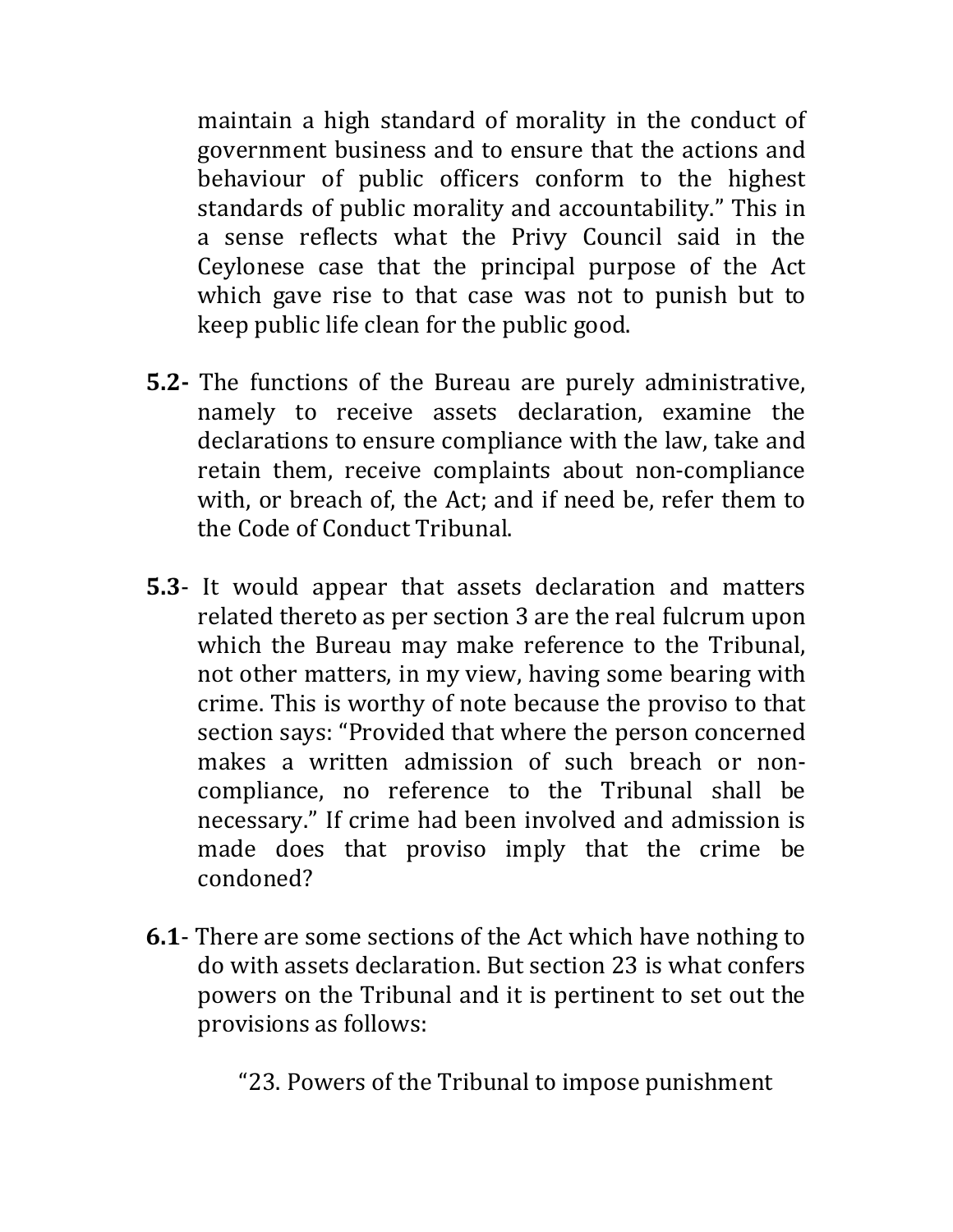(1) Where the Tribunal finds a public officer guilty of contravening any of the provisions of this Act, it shall impose upon that officer any of the punishments specified under subsection (2) of this section.

(2) The punishment which the Tribunal may impose shall include any of the following

- (a) vacation of office or any elective or nominated office, as the case may be;
- (b) disqualification from holding any public office (whether elective or not) for a period not exceeding ten years; and
- (c) seizure and forfeiture to the State of any property acquired in abuse or corruption of office.

 (3) The punishments mentioned in subsection (2) of this section shall be without prejudice to the penalties that may be imposed by any law where the breach of conduct is also a criminal offence under the Criminal Code or any other enactment or law.

(4) Where the Tribunal gives a decision as to whether or not a person is guilty of contravention of any of the provisions of this Act, an appeal shall lie as of right from such decision or from any punishment imposed on such person to the Count of Appeal at the instance of any party to the proceedings.

(5) Any right of appeal to the Court of Appeal from the decision of the Tribunal conferred by subsection (4) of this section shall be exercised in accordance with the provisions of the rules of court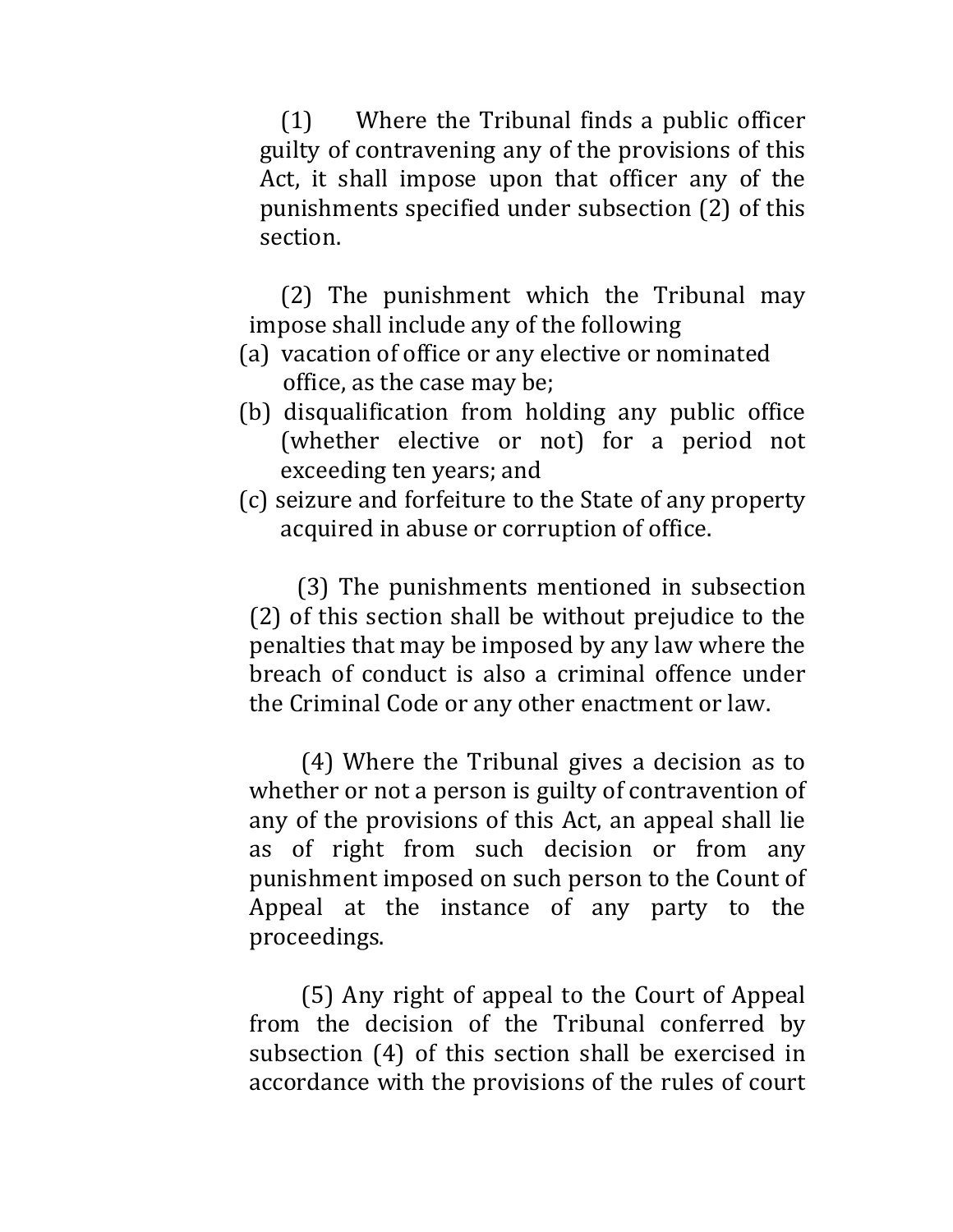for the time being in force regulating the powers, practice and procedure of the Court of Appeal.

(6) Nothing in this section shall prejudice the prosecution of a public officer punished under this section, or preclude such officer from being prosecuted or punished for an offence in the court of law.

(7) The provisions of the Constitution of the Federal Republic of Nigeria 1999, relating to prerogative of mercy, shall not apply to any punishment imposed in accordance with the provisions of this section."

- **6.2** It is my firm view that section 23, when carefully considered and properly understood as to its import whether in its wording or structural layout - denies or restricts or restraints or limits the Tribunal from the exercise of any criminal jurisdiction under or by virtue of the provisions of the Act howsoever expressed.
- **6.3** It is helpful to begin the analysis of the said section 23 by putting the opening words of subsection (2) thereof in their proper perspective. The words are: "The punishment which the Tribunal may impose shall include any of the following" and then the three aspects of punishment are set out. That means that the punishment the Tribunal may impose shall be any or all of those three aspects of punishment, which said aspects clearly constitute a limitation on the jurisdiction of the Tribunal.
- **6.4** Those three aspects of punishment, whether by implication or *ipso facto*, connote no criminal as such.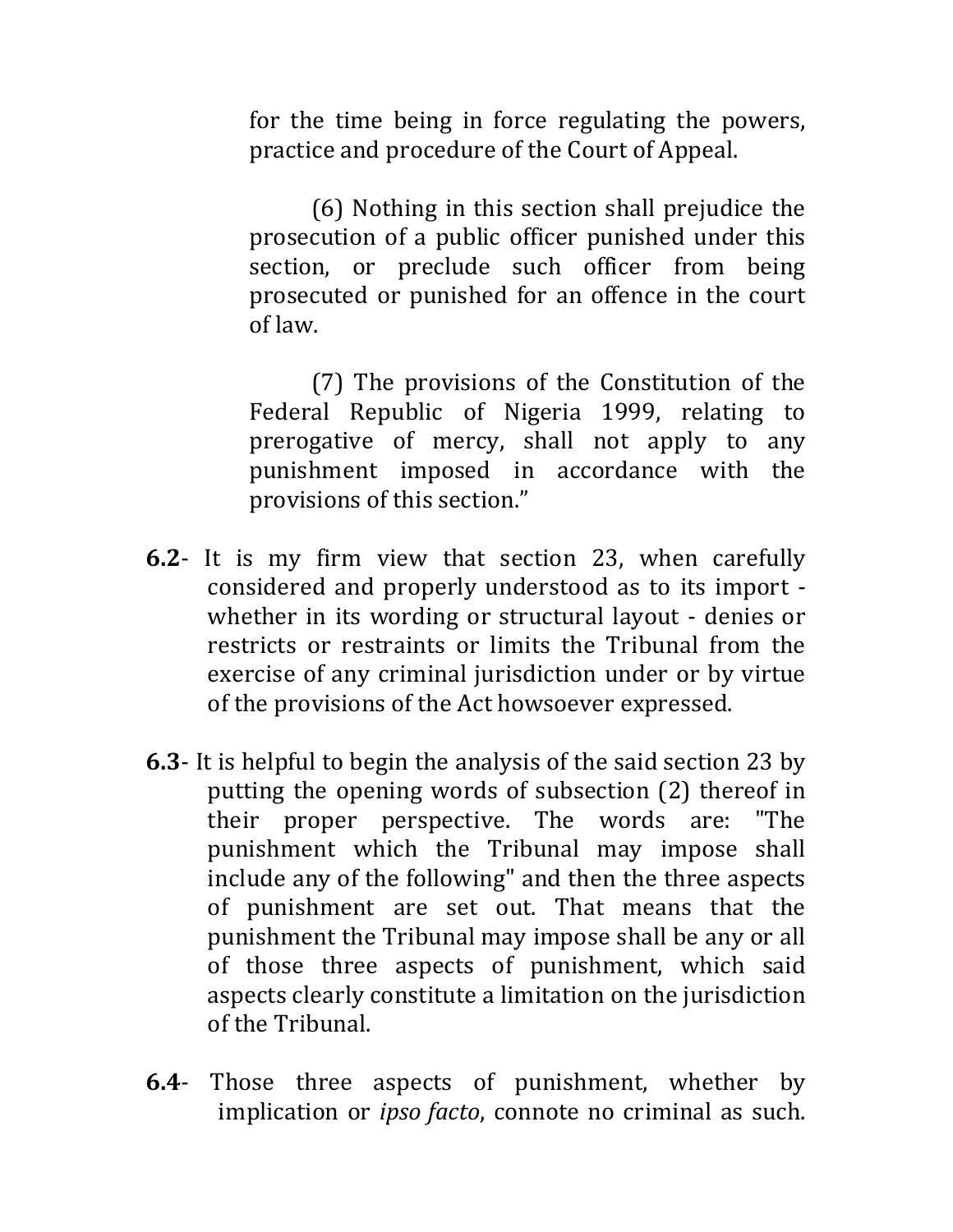Then interestingly, subsections (3) and (6) which must go and be read together, foresee a criminal offence may arise from or be part of a breach of conduct by an officer . In that case, subsection (6) is unambiguous that nothing precludes that officer punished for such breach of conduct from being prosecuted or punished for such a criminal offence in a court of law.

- **6.5** Nothing, in my candid view, can be more definite that jurisdiction over criminal offence arising in whatever shape or form from the wording of the Act is taken off the Tribunal but belongs exclusively to a court of law. To put it plainly, the Tribunal has no criminal jurisdiction under the Act establishing it and cannot exercise it under any pretext.
- **6.6-** In a sense, subsection (7) supports this conclusion. It says that the prerogative of mercy shall not apply to any punishment imposed in accordance with the provisions of section 23. The constitutional power to grant the prerogative of mercy either by the President or Governor is only in relation to criminal punishment and this they can exercise at their discretion. No Act can abrogate that power nor need the power be exercised where no crime has been punished. Subsection (7), therefore, is needlessly a confirmation in effect, that the Tribunal in all circumstances deals only with breaches of conduct by public officers in whatever form except criminal. That is why the exercise of the prerogative of mercy in the punishment imposed by the Tribunal does not arise.
- **7.1** The Code of Conduct Tribunal is not a court and cannot exercise judicial powers. The Constitution of the Federal Republic of Nigeria 1999 (as amended) has set out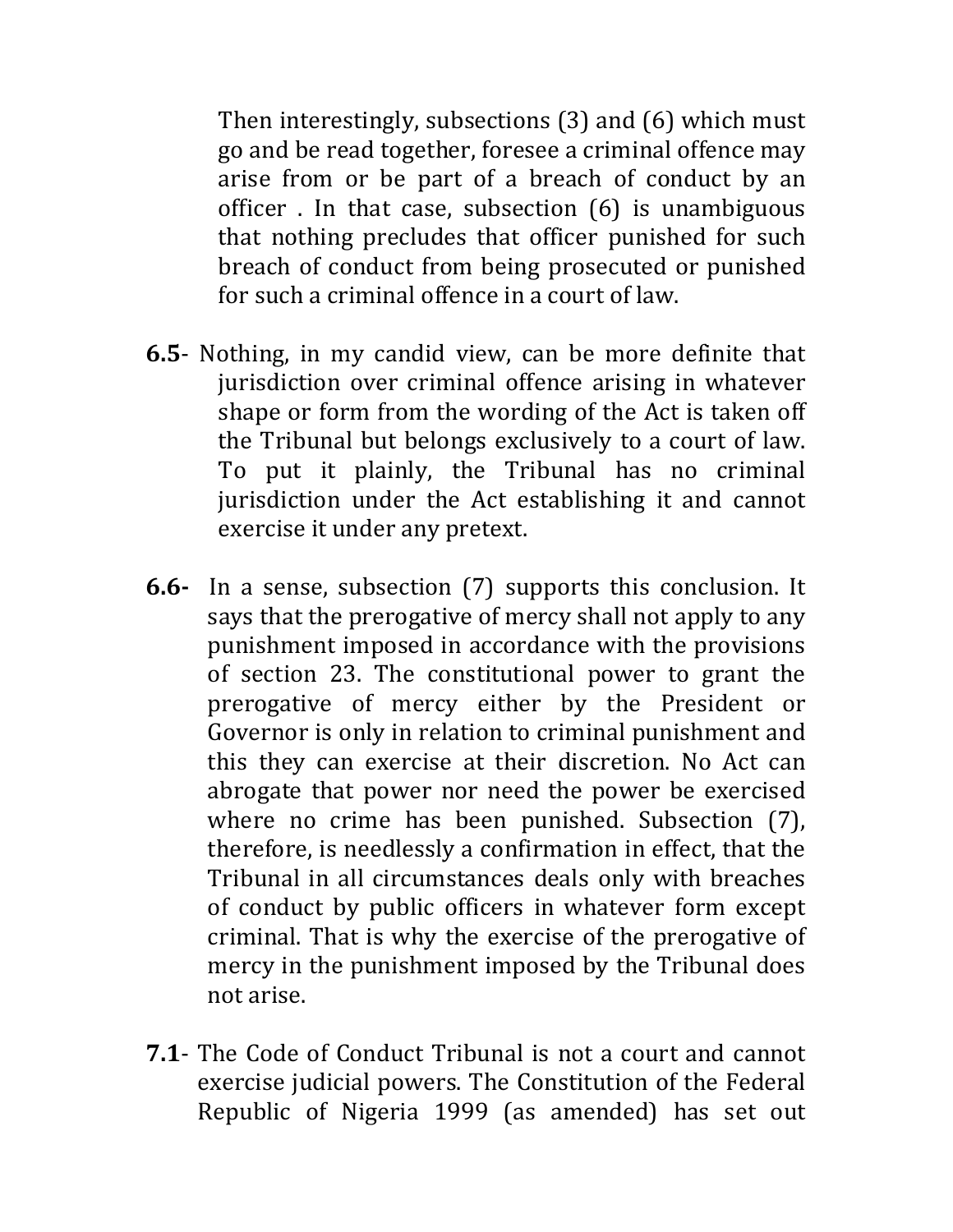established courts in section  $6(5)$  (a) – (i); and in  $6(5)$  (i) such other courts as may be authorized by law to exercise judicial powers. Other bodies, disciplinary committees and tribunals (such as Medical and Dental Practitioners Disciplinary Tribunal, Disciplinary Committee of the Body of Benchers, Administrative Panel including the Code of Conduct Tribunal) may punish for breaches but it must be kept in mind that they are established for disciplinary purposes exercising at best administrative jurisdiction. They do not, and are not meant to, exercise judicial power which is exclusively for the courts.

**7.2**- An important aspect of judicial power is the issue of individual liberty which criminal offence may threaten; and the constitution provides safeguards which only competent courts of law as the third arm of government are entrusted with the observance thereof. No other body can be so empowered. In the case of *Waterside Workers' Federation of Australia v. l w Alexander Ltd* (1918) 25 C. L. R. 434 at 442-444, Chief Justice Griffith of the High Court of Australia (the highest court in that country) aptly said *inter alia*:

"It is impossible under the constitution to confer such functions upon anybody other than a court, nor can the difficulty be avoided by designating a body, which is not in its essential character a court, by that name, or by calling the function by another name. In short, any attempt to vest any part of the judicial power..... in any body other than a court is entirely ineffective..... It is not disputed that convictions for offences and the imposition of penalties and punishments are matters appertaining exclusively to judicial powers."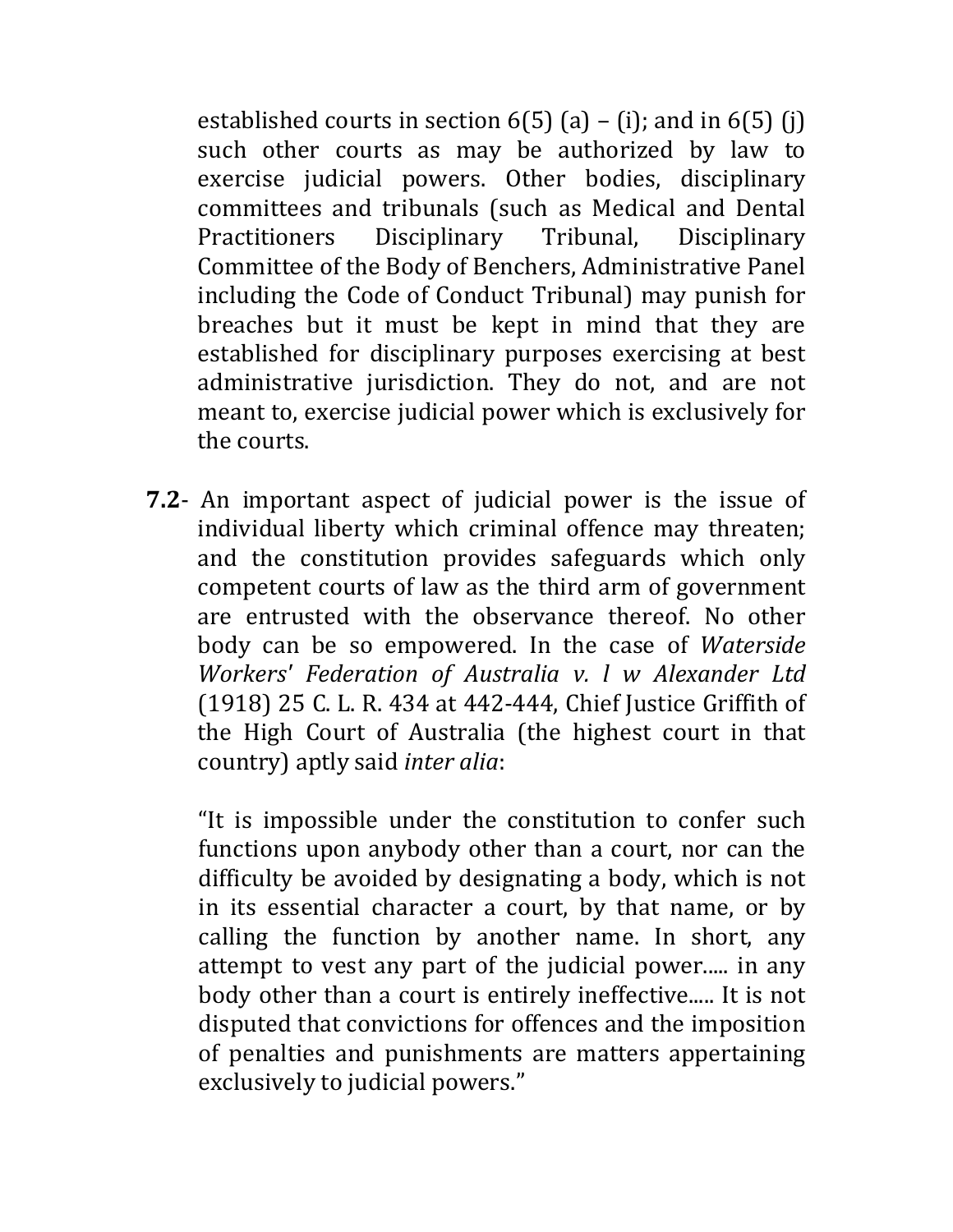- **7.3-** The above observation is indisputably a demonstration of judicial oracy so appropriate to and enlightening upon the circumstances with which we are now concerned. No sustained system of jurisprudence can refute or move away from its grand perception.
- **7.4** I need to say at this juncture that I am particularly impressed with the observation of Jonah Adah J. of the Federal High Court in *Fed. Republic of Nigeria v. Chief Joshua Chibi Dariye* that:

"[T]he Code of Conduct Tribunal is conceived by the constitution as a disciplinary body, and that the powers given to it by paragraph 18 of the Fifth Schedule are intended, not really to punish, but to discipline and, in the words of the Privy Council, to keep public life clean for the public good am entirely in agreement with this position of Professor Nwabueze (SAN) as the exact intendment of the Constitution relating to the Code of Conduct Tribunal."

**7.5-** In the same case, the learned Judge went further to opine in no uncertain terms that:

"[T]he Code of Conduct Tribunal is never conceived of as a Court by the Constitution and no legislation of the National Assembly can empower it to act as a Court or dress it with judicial powers which are only meant to be exercised by the Courts created by section 6 of the Constitution. This conclusion has solved most of the nagging questions yet to be answered in this case. Since the Code of Conduct Tribunal is not a Court and has no power of criminal trial, it cannot issue any warrant for the arrest or imprisonment of any person under any guise. In fact the power given to the Tribunal under paragraph 18 of the 5th Schedule to the Constitution does not extend to ordering the arrest or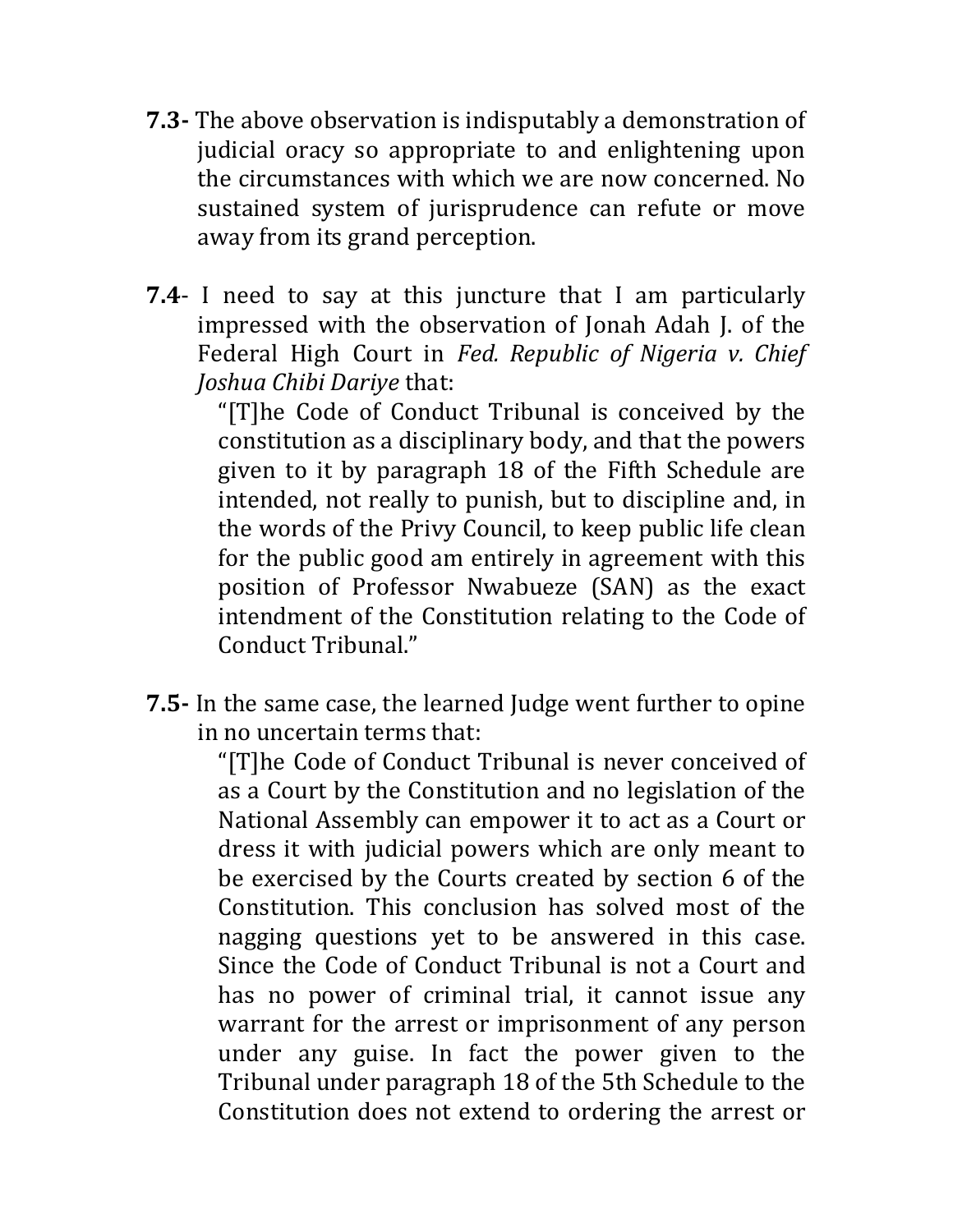detention of any person who contravenes the Code of Conduct. Any law which confers that power on the Tribunal will definitely be inconsistent with the provisions of the Constitution and therefore null and void."

**7.6-** To the above, in order to conclude this aspect of my presentation, will be added the case of *Sofekun v. Akinyemi* (1981) 1 NCLR 135. There, a public officer in the public service of the then Western Region of Nigeria was dismissed upon a finding of guilt for indecent assault and attempted rape by a disciplinary tribunal constituted and empowered in that behalf under the Public Service Commission Regulations. His dismissal was held null and void by the Supreme Court as a usurpation of judicial power. In a judgment of the full court of seven, with no dissentient, Fatayi-Williams CJN at page 146 made this immortal observation *inter alia:*

"It seems to me that once a person is accused of a criminal offence, he must be tried in a court of law where the complaints of his accusers can be ventilated in public and where he would be sure of getting a fair hearing.... No other Tribunal, Investigating Panel or Committee will do... If Regulations such as those under attack in this appeal were valid, the judicial power could be wholly absorbed by the Commission (one of the organs of the Executive branch of the State Government) and taken out of the hand of the magistrates and judges If the Commission is allowed to get away with it, judicial power will certainly be eroded The jurisdiction and authority of the courts of this country cannot be usurped by either the Executive or the Legislative branch of the Federal or State Government under any guise or pretext whatsoever."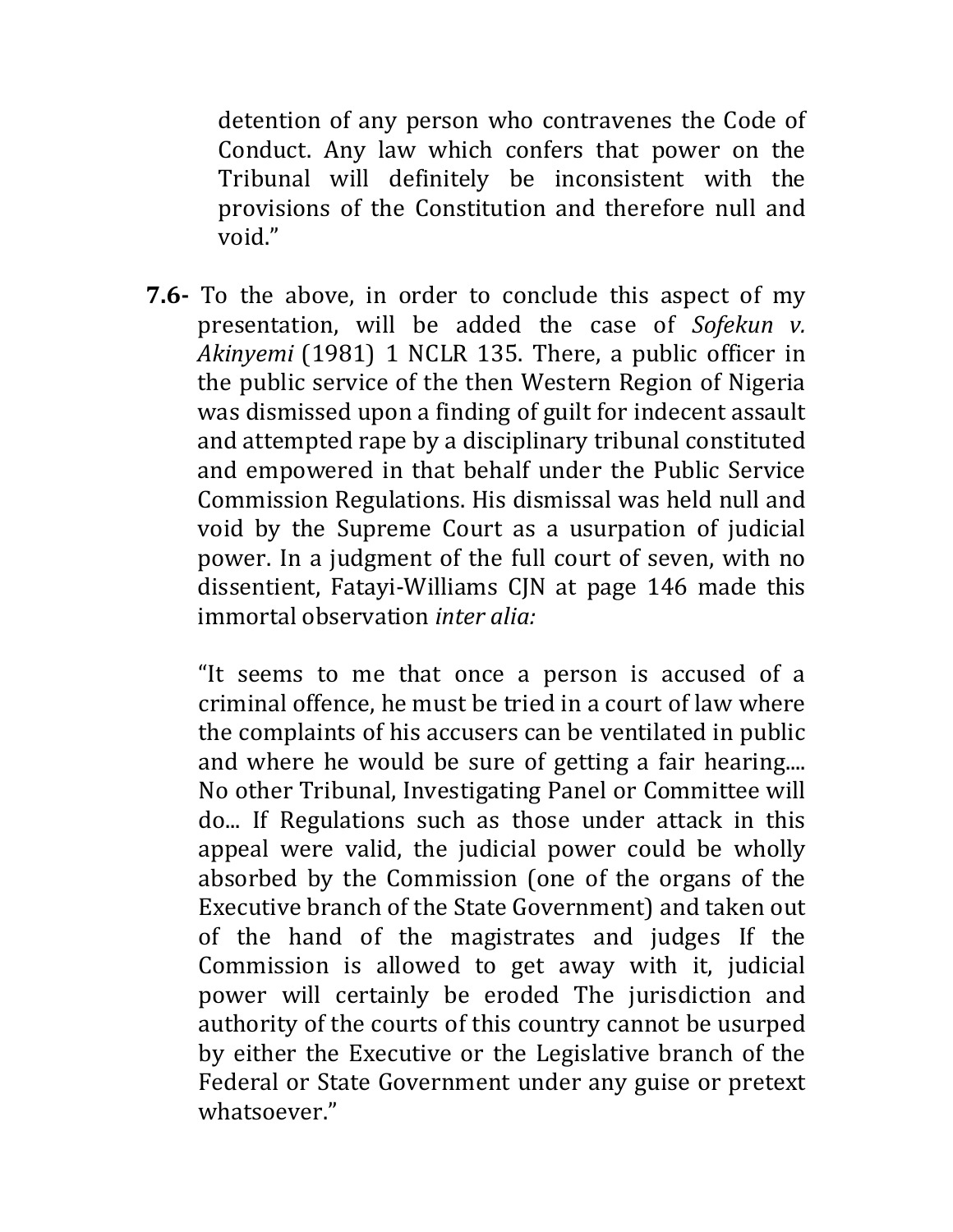- **7.7** This is a fitting coalescence and re-echo of the eternal observation in 1918 (nearly one century back) by Chief Justice Griffith of Australia earlier quoted in para. 7.2 above. It is too late in the day to fail to venerate such outstanding judicial pronouncements for the protection of individual liberty and the sanctification of a worthy social or worse still, to unfortunately disavow such pronouncements by a side-wind.
- **8.1** It seems to me to follow that in the case of Saraki, he has been brought before the code of conduct on making false declaration of assets as if to answer to crime in whatever sense. The claim that the Tribunal has and can exercise criminal jurisdiction over him is tenuous in substance, ambivalent in direction and ambiguous in meaning as it is not borne out by the provisions of the Act as already shown in this presentation. The idea of bench warrant or warrant of arrest in a situation like this is most uncharitable to say the least, and presumably that will be a display of impunity to overrun the limits of jurisdiction in order to intimidate, and then subdue.
- **8.2** In the event, it is unfortunate the way he was arraigned and thereafter treated with demeaning subtlety. First, he should not have been compelled to appear in person before the Tribunal even on any day so long as he could adequately be represented by his lawyers unless he considered his presence at any stage to be in his best interest. Second, he should not have been placed in the dock since in the eye of the law as it stands, he is not, and cannot be, standing criminal trial before the Tribunal. Third, the Tribunal is not covered by and does not come under the Administration of Criminal Justice Act. 2015 in any manner whatsoever and therefore was wrong to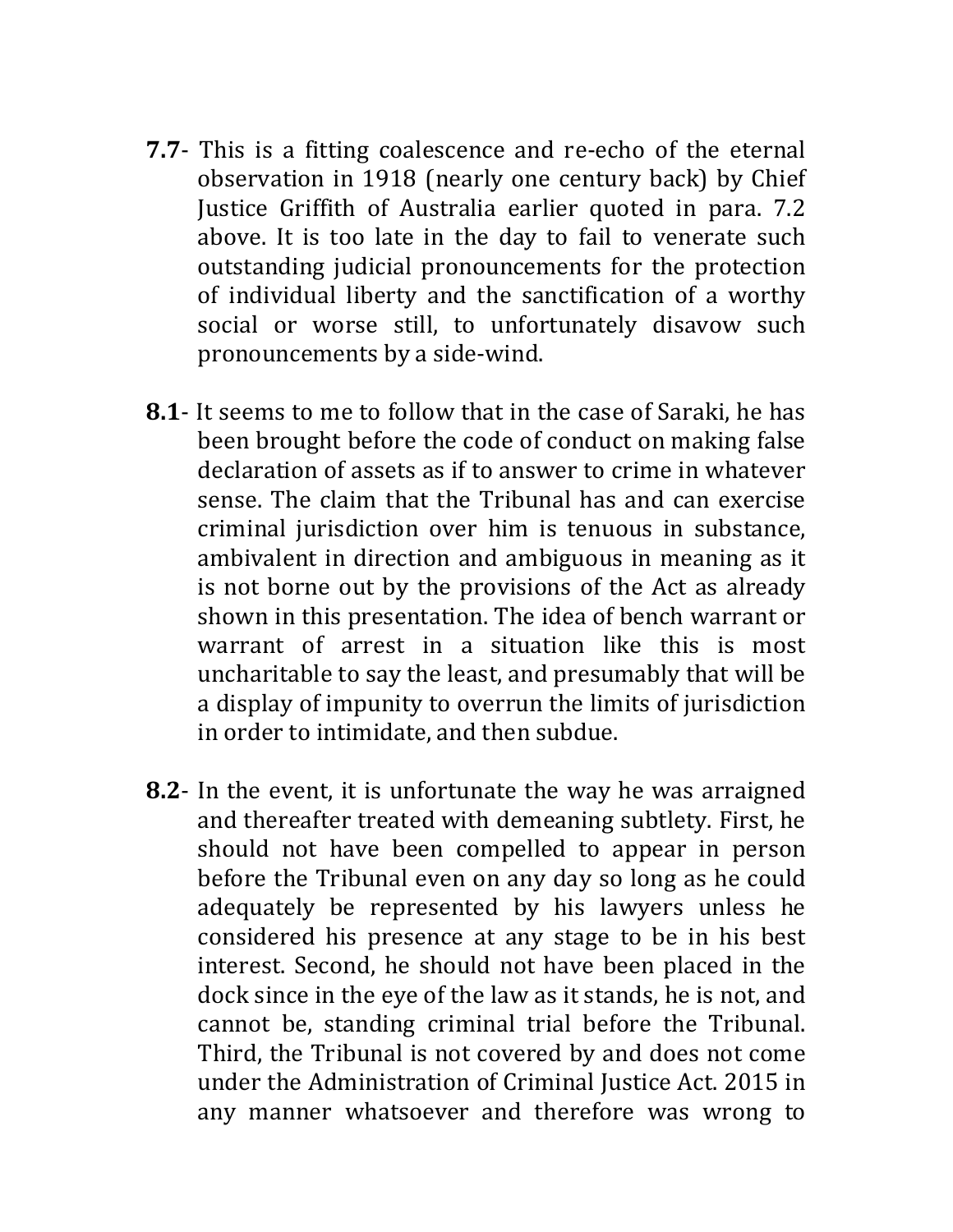refuse an application for stay of proceedings before it pending an appeal. It would seem to have acted with impunity in this regard.

- **9.1-** In considering Part (b) of this Paper, it must be recalled the unease Dr. Saraki is going through in the Senate for being the Senate President. It is now open secret that the power behind the ruling Party APC did not back him for that office. It is fair to see a connection between that circumstance and the Code of Conduct matter. There is the rumour that the Chairman of the Code of Conduct Tribunal has an alleged crime hanging over him which might give the impression that he may be willing to act as the hatchet-man over Saraki to save himself the prospect of the alleged crime not seeing the light of day by way of prosecution.
- **9.2** Looking at the treatment Saraki received so far in the Tribunal presided over by the said Chairman who might or deemed to, know that there is the sword of Damocles hanging over him, would the ordinary, right-minded persons aware of the situation have the impression that there was a real likelihood of bias on his part to deny Saraki justice?
- **9.3-** In such a scenario, it may well be that the chairman will do his best to be fair. It may also well be that there is no substance in the allegation of the crime said to have been committed by the Chairman. But Lord Denning MR has stated plainly how to determine real likelihood of bias by an adjudicator when he observed in *Metropolitan Properties Co. Ltd v. Lannon* (1969) 1Q. B. 577 at page 599 thus: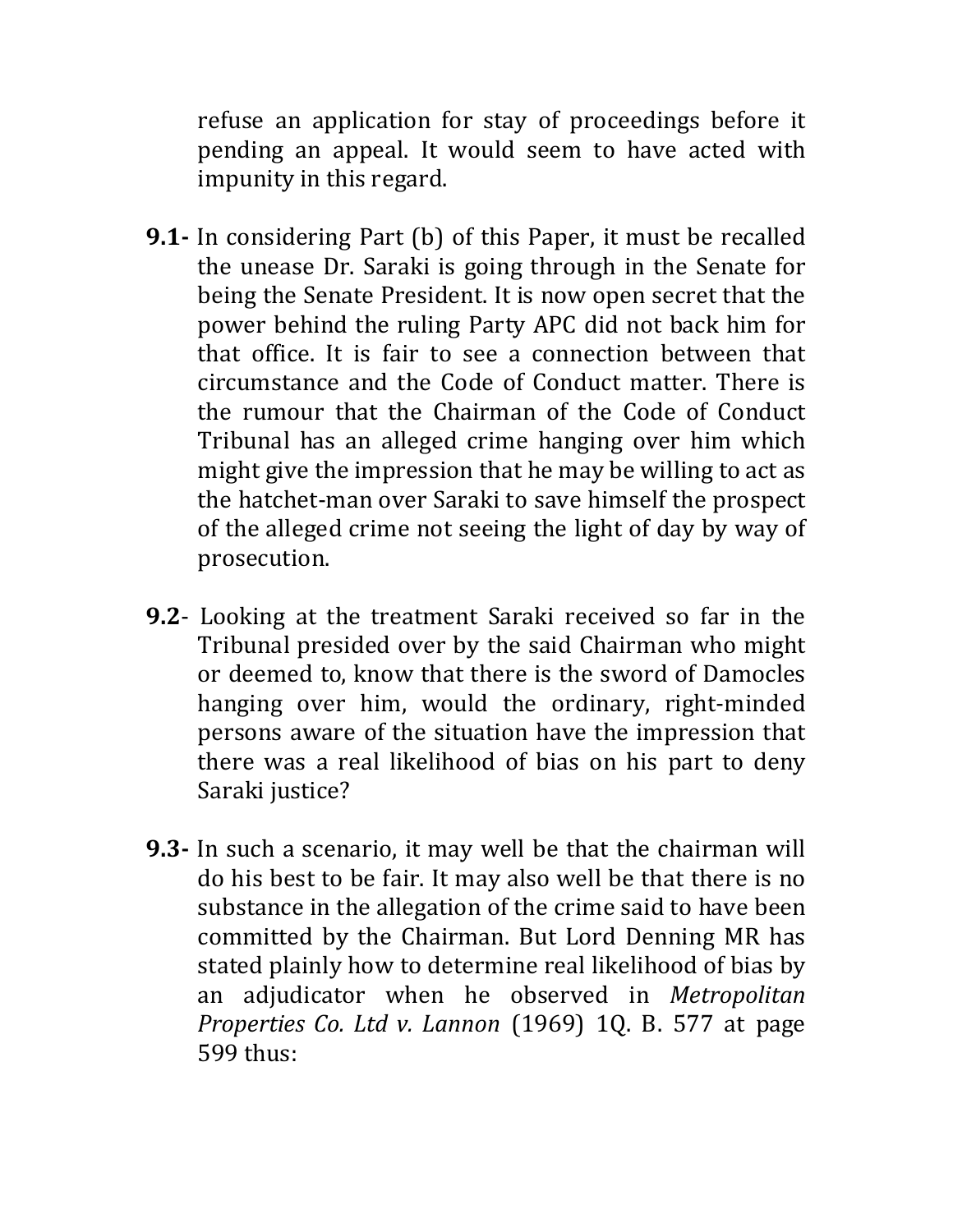"In considering whether there was real likelihood bias, the Court does not look at the mind of the justice himself or at the mind of the chairman of a tribunal, or whoever it maybe who sits in a judicial capacity. It does not look to see if there was a real likelihood that he would, or did, in fact favour one side at the expense of the other. The Court looks at the impression which would be given to other people. Even if he was impartial as could be, nevertheless, if right-minded persons would think that in the circumstances, there was a real likelihood of bias on his part, then he should not sit. And if he does sit, his decision cannot stand. However, it is necessary that there must be circumstances from which a reasonable man would think it likely or probable that the justice, or chairman, as the case may be, of a tribunal would or did favour one side unfairly at the expense of the other. The Court will not inquire whether he did, in fact, favour one side unfairly. Suffice it to think that people might think it did. The plain reason for this is that justice is rooted in confidence and confidence s destroyed when right-minded people go away thinking the Judge is biased."

**9.4**- Looking at all the circumstances: the move which made Saraki the Senate President to the chagrin of those behind the powers that-be, the bringing of breach of code of conduct charge against Saraki based on false declaration of assets way back (some 10 years ago) as Governor of Kwara State this time: the Chairman of the Code of Conduct Tribunal docked Saraki as if a criminal before it the criminal charge against the Chairman which is not being prosecuted now, may propel him to be hard on Saraki in the hope that could finally spare him being prosecuted of the alleged criminal charge, and that was how he was refused an application by him for stay of